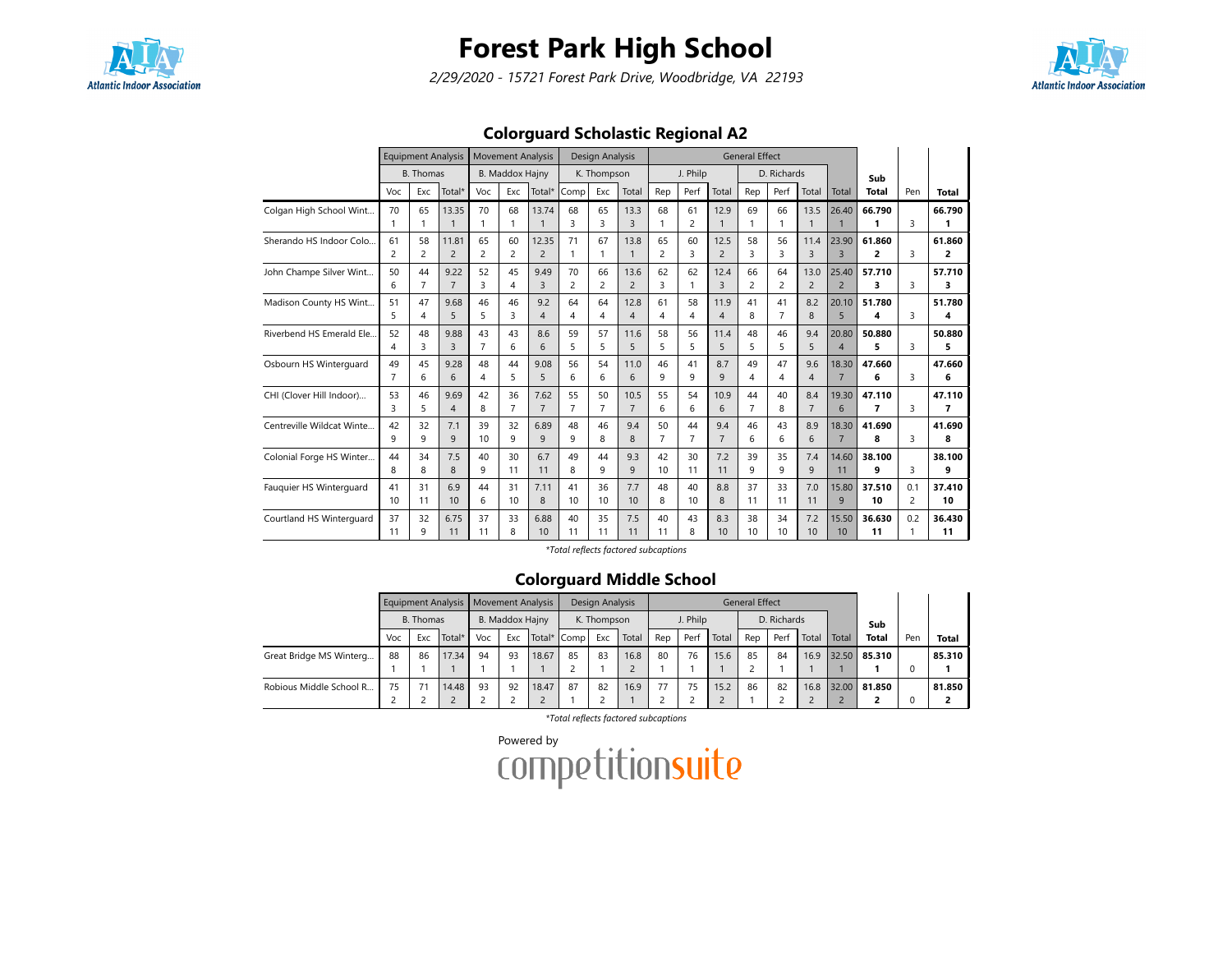

2/29/2020 - 15721 Forest Park Drive, Woodbridge, VA 22193



### Colorguard Scholastic Regional A1

|                           |                      | <b>Equipment Analysis</b> |                         |                      | <b>Movement Analysis</b> |                         |                      | Design Analysis      |                        |                      |                      |                        | <b>General Effect</b> |                      |                        |                         |                                    |          |              |
|---------------------------|----------------------|---------------------------|-------------------------|----------------------|--------------------------|-------------------------|----------------------|----------------------|------------------------|----------------------|----------------------|------------------------|-----------------------|----------------------|------------------------|-------------------------|------------------------------------|----------|--------------|
|                           |                      | <b>B.</b> Thomas          |                         |                      | <b>B. Maddox Hajny</b>   |                         |                      | K. Thompson          |                        |                      | J. Philp             |                        |                       | D. Richards          |                        |                         | Sub                                |          |              |
|                           | Voc                  | Exc                       | Total*                  | Voc                  | Exc                      | Total*                  | Comp                 | Exc                  | Total                  | Rep                  | Perf                 | Total                  | Rep                   | Perf                 | Total                  | Total                   | <b>Total</b>                       | Pen      | <b>Total</b> |
| Grassfield HS JV Winterg  | 71<br>3              | 68<br>2                   | 13.81<br>$\overline{3}$ | 73<br>4              | 69<br>4                  | 14.08<br>$\overline{A}$ | 73                   | 71<br>1              | 14.4<br>$\mathbf{1}$   | 74<br>1              | 68<br>$\overline{c}$ | 14.2<br>$\overline{2}$ | 72<br>$\mathbf{1}$    | 70<br>1              | 14.2<br>$\mathbf{1}$   | 28.40                   | 70.690<br>1                        | $\Omega$ | 70.690<br>1  |
| Rock Ridge HS Wintergua   | 77<br>1              | 71<br>1                   | 14.62<br>$\overline{1}$ | 76<br>$\overline{c}$ | 74<br>$\overline{2}$     | 14.94<br>$\overline{2}$ | 62<br>6              | 61<br>4              | 12.3<br>6              | 70<br>3              | 67<br>3              | 13.7<br>3              | 60<br>$\overline{7}$  | 58<br>6              | 11.8<br>6              | 25.50<br>5              | 67.360<br>2                        | 0        | 67.360<br>2  |
| Battlefield High School W | 49<br>13             | 45<br>12                  | 9.28<br>12              | 78<br>1              | 78<br>$\mathbf{1}$       | 15.6                    | 69<br>2              | 64<br>$\overline{c}$ | 13.3<br>$\overline{2}$ | 73<br>$\overline{c}$ | 70<br>$\mathbf{1}$   | 14.3<br>$\mathbf{1}$   | 70<br>$\overline{c}$  | 68<br>$\overline{c}$ | 13.8<br>$\overline{2}$ | 28.10<br>$\overline{2}$ | 66.280<br>3                        | $\Omega$ | 66.280<br>3  |
| McLean HS Silver Winter   | 72<br>$\overline{c}$ | 68<br>2                   | 13.88<br>$\overline{2}$ | 67<br>$\overline{7}$ | 62<br>$\overline{7}$     | 12.75<br>$\overline{7}$ | 64<br>5              | 60<br>5              | 12.4<br>5              | 67<br>6              | 63<br>6              | 13.0<br>6              | 63<br>5               | 61<br>5              | 12.4<br>5              | 25.40<br>6              | 64.430<br>4                        | $\Omega$ | 64.430<br>4  |
| Chancellor HS Wintergua   | 69<br>4              | 64<br>5                   | 13.15<br>5              | 74<br>3              | 71<br>3                  | 14.41<br>$\overline{3}$ | 65<br>4              | 63<br>3              | 12.8<br>$\overline{3}$ | 63<br>9              | 59<br>9              | 12.2<br>9              | 59<br>8               | 55<br>9              | 11.4<br>9              | 23.60<br>$\mathbf{8}$   | 63.960<br>5                        | $\Omega$ | 63.960<br>5  |
| Potomac Senior HS Com     | 66<br>5              | 68<br>$\overline{c}$      | 13.46<br>$\overline{4}$ | 63<br>9              | 60<br>9                  | 12.21<br>9              | 60<br>8              | 59<br>6              | 11.9<br>$\overline{7}$ | 68<br>5              | 64<br>5              | 13.2<br>5              | 64<br>4               | 62<br>4              | 12.6<br>$\overline{4}$ | 25.80<br>$\overline{4}$ | 63.370<br>6                        | 0        | 63.370<br>6  |
| George C Marshall HS Wi   | 55<br>9              | 46<br>10                  | 9.83<br>10              | 68<br>6              | 63<br>6                  | 12.95<br>6              | 56<br>11             | 50<br>12             | 10.6<br>12             | 69<br>4              | 65<br>$\overline{4}$ | 13.4<br>$\overline{4}$ | 65<br>3               | 63<br>3              | 12.8<br>3              | 26.20<br>$\overline{3}$ | 59.580<br>$\overline{\phantom{a}}$ | $\Omega$ | 59.580<br>7  |
| Park View HS Winterguard  | 52<br>11             | 48<br>9                   | 9.88<br>9               | 70<br>5              | 67<br>5                  | 13.61<br>5              | 61<br>$\overline{7}$ | 57<br>8              | 11.8<br>8              | 65<br>$\overline{7}$ | 61<br>$\overline{7}$ | 12.6<br>$\overline{7}$ | 57<br>10              | 54<br>10             | 11.1<br>10             | 23.70<br>$\overline{7}$ | 58.990<br>8                        | $\Omega$ | 58.990<br>8  |
| Langley HS Winterguard    | 60<br>$\overline{7}$ | 51<br>$\overline{7}$      | 10.83<br>$\overline{7}$ | 66<br>8              | 61<br>8                  | 12.55<br>8              | 58<br>9              | 55<br>9              | 11.3<br>9              | 62<br>10             | 58<br>10             | 12.0<br>10             | 58<br>9               | 57<br>$\overline{7}$ | 11.5<br>8              | 23.50<br>9              | 58.180<br>9                        | $\Omega$ | 58.180<br>9  |
| Henrico County Combine    | 57<br>8              | 49<br>8                   | 10.36<br>8              | 59<br>12             | 54<br>12                 | 11.15<br>12             | 67<br>3              | 58<br>$\overline{7}$ | 12.5<br>$\overline{4}$ | 59<br>11             | 55<br>11             | 11.4<br>11             | 61<br>6               | 56<br>8              | 11.7<br>$\overline{7}$ | 23.10<br>11             | 57.110<br>10                       | $\Omega$ | 57.110<br>10 |
| Chesterfield County Com   | 50<br>12             | 43<br>13                  | 9.09<br>13              | 60<br>11             | 55<br>11                 | 11.35<br>11             | 57<br>10             | 54<br>10             | 11.1<br>10             | 64<br>8              | 60<br>8              | 12.4<br>8              | 55<br>12              | 53<br>11             | 10.8<br>11             | 23.20<br>10             | 54.740<br>11                       | $\Omega$ | 54.740<br>11 |
| Charles County Wintergu   | 64<br>6              | 54<br>6                   | 11.5<br>6               | 61<br>10             | 56<br>10                 | 11.55<br>10             | 51<br>13             | 44<br>13             | 9.5<br>13              | 57<br>12             | 52<br>12             | 10.9<br>12             | 56<br>11              | 51<br>13             | 10.7<br>12             | 21.60<br>12             | 54.150<br>12                       | 0        | 54.150<br>12 |
| Herndon HS Winterquard    | 53<br>10             | 46<br>10                  | 9.69<br>11              | 55<br>13             | 53<br>13                 | 10.74<br>13             | 54<br>12             | 53<br>11             | 10.7<br>11             | 54<br>13             | 52<br>12             | 10.6<br>13             | 54<br>13              | 52<br>12             | 10.6<br>13             | 21.20<br>13             | 52.330<br>13                       | $\Omega$ | 52.330<br>13 |

\*Total reflects factored subcaptions

### Colorguard Independent Regional A

|                        |                                   |    | Equipment Analysis   Movement Analysis |     |                 |             |    | Design Analysis |       |     |          |       | <b>General Effect</b> |             |       |       |              |     |              |
|------------------------|-----------------------------------|----|----------------------------------------|-----|-----------------|-------------|----|-----------------|-------|-----|----------|-------|-----------------------|-------------|-------|-------|--------------|-----|--------------|
|                        |                                   |    |                                        |     | B. Maddox Hajny |             |    | K. Thompson     |       |     | J. Philp |       |                       | D. Richards |       |       | Sub          |     |              |
|                        | B. Thomas<br>Voc<br>Total*<br>Exc |    |                                        | Voc | Exc             | Total* Comp |    | Exc             | Total | Rep | Perf     | Total | Rep                   | Perf        | Total | Total | <b>Total</b> | Per | <b>Total</b> |
| UMW Enigma Winterguard | 58                                | 50 | 10.56                                  | 59  | 56              | 11.41       | 63 | 62              | 12.5  | 70  | 65       | 13.5  | 61                    | 60          | 12.7  |       | 25.60 60.070 |     | 60.070       |
|                        |                                   |    |                                        |     |                 |             |    |                 |       |     |          |       |                       |             |       |       |              |     |              |

\*Total reflects factored subcaptions

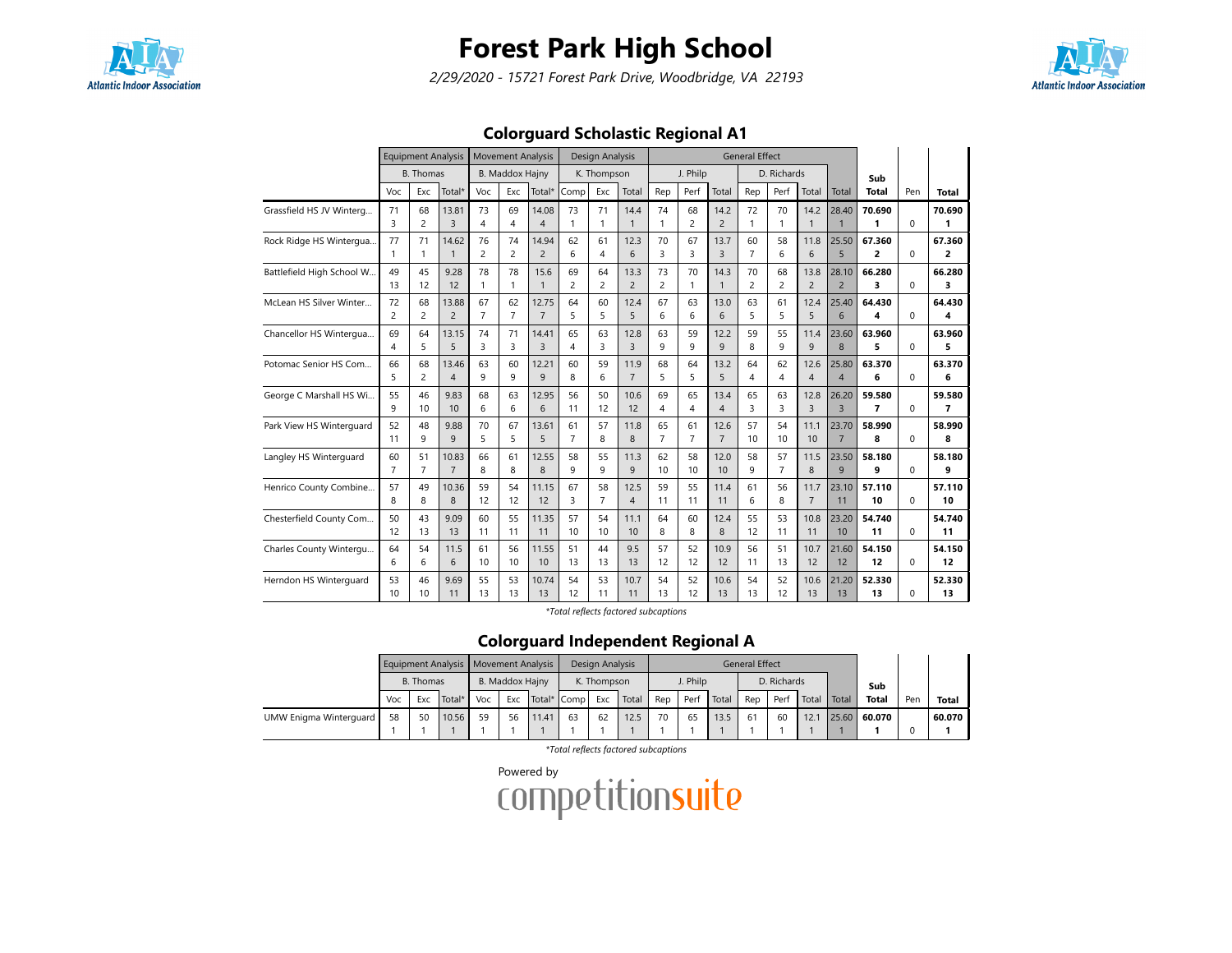

2/29/2020 - 15721 Forest Park Drive, Woodbridge, VA 22193



### Colorguard Scholastic A3

|                          |                      | <b>Equipment Analysis</b> |                         |                      | <b>Movement Analysis</b> |                        |          | <b>Design Analysis</b> |                        |                      |          |                        | <b>General Effect</b> |                      |                        |                                  |                          |          |              |
|--------------------------|----------------------|---------------------------|-------------------------|----------------------|--------------------------|------------------------|----------|------------------------|------------------------|----------------------|----------|------------------------|-----------------------|----------------------|------------------------|----------------------------------|--------------------------|----------|--------------|
|                          |                      | <b>B.</b> Thomas          |                         |                      | <b>B. Maddox Hajny</b>   |                        |          | K. Thompson            |                        |                      | J. Philp |                        |                       | D. Richards          |                        |                                  | Sub                      |          |              |
|                          | Voc                  | Exc                       | Total*                  | Voc                  | Exc                      | Total*                 | Comp     | Exc                    | Total                  | Rep                  | Perf     | Total                  | Rep                   | Perf                 | Total                  | Total                            | Total                    | Pen      | Total        |
| Yorktown HS Winter Guar  | 73                   | 69<br>1                   | 14.08                   | 50<br>3              | 49<br>$\overline{2}$     | 9.87<br>$\overline{2}$ | 65       | 62<br>1                | 12.7<br>1              | 65<br>1              | 62<br>2  | 12.7<br>$\overline{2}$ | 67                    | 65<br>$\overline{c}$ | 13.2<br>$\mathbf{1}$   | 25.90                            | 62.550<br>1              | 5        | 62.550<br>1  |
| Potomac Falls HS Winterg | 66<br>4              | 58<br>6                   | 12.16<br>6              | 51<br>$\overline{c}$ | 48<br>3                  | 9.81<br>3              | 60<br>3  | 59<br>$\overline{2}$   | 11.9<br>$\overline{2}$ | 63<br>$\overline{c}$ | 65<br>1  | 12.8                   | 64<br>$\overline{2}$  | 62<br>3              | 12.6<br>$\overline{2}$ | 25.40<br>$\overline{2}$          | 59.270<br>$\overline{2}$ | 5        | 59.270<br>2  |
| James River High School  | 67<br>3              | 63<br>3                   | 12.88<br>3              | 55<br>1              | 51<br>1                  | 10.48                  | 58<br>4  | 53<br>5                | 11.1<br>$\overline{4}$ | 61<br>3              | 56<br>3  | 11.7<br>3              | 57<br>3               | 55<br>4              | 11.2<br>4              | 22.90<br>$\overline{3}$          | 57.360<br>3              | 5        | 57.360<br>3  |
| Spotsylvania County Com  | 70<br>$\overline{c}$ | 65<br>$\overline{c}$      | 13.35<br>$\overline{2}$ | 47<br>4              | 44<br>4                  | 9.01<br>4              | 61<br>2  | 57<br>3                | 11.8<br>3              | 55<br>5              | 50<br>6  | 10.5<br>5              | 46<br>7               | 47<br>7              | 9.3<br>$\overline{7}$  | 19.80<br>$\overline{7}$          | 53.960<br>4              | 5        | 53.960<br>4  |
| North Stafford HS Winter | 64<br>7              | 57<br>$\overline{7}$      | 11.89<br>$\overline{7}$ | 42<br>5              | 41<br>5                  | 8.27<br>5              | 55<br>5  | 54<br>4                | 10.9<br>5              | 58<br>4              | 53<br>4  | 11.1<br>$\overline{A}$ | 50<br>5               | 48<br>6              | 9.8<br>6               | 20.90<br>5                       | 51.960<br>5              | 0.7<br>2 | 51.260<br>5  |
| Dominion Winterguard     | 65<br>5              | 61<br>4                   | 12.48<br>$\overline{4}$ | 42<br>5              | 36<br>$\overline{7}$     | 7.62<br>6              | 48<br>7  | 43<br>8                | 9.1<br>$\overline{7}$  | 48<br>8              | 43<br>8  | 9.1<br>$\mathsf{R}$    | 48<br>6               | 75                   | 12.3<br>3              | 21.40<br>$\overline{\mathbf{A}}$ | 50.600<br>6              | 5        | 50.600<br>6  |
| Forest Park HS Wintergua | 65<br>5              | 60<br>5                   | 12.35<br>5              | 40<br>$\overline{7}$ | 37<br>6                  | 7.61<br>$\overline{7}$ | 54<br>6  | 50<br>6                | 10.4<br>6              | 50<br>$\overline{7}$ | 52<br>5  | 10.2<br>6              | 51<br>4               | 49<br>5              | 10.0<br>5              | 20.20<br>6                       | 50.560<br>7              | 0.2<br>4 | 50.360<br>7  |
| Robinson Secondary Wint  | 57<br>8              | 50<br>8                   | 10.49<br>8              | 35<br>10             | 31<br>9                  | 6.48<br>10             | 47<br>8  | 41<br>9                | 8.8<br>9               | 52<br>6              | 45<br>7  | 9.7<br>$\overline{7}$  | 43<br>8               | 40<br>8              | 8.3<br>8               | 18.00<br>8                       | 43.770<br>8              | 5        | 43.770<br>8  |
| Fluvanna Varsity Winterg | 48<br>9              | 30<br>10                  | 7.26<br>10              | 36<br>9              | 33<br>8                  | 6.81<br>8              | 45<br>9  | 44<br>$\overline{7}$   | 8.9<br>8               | 45<br>9              | 40<br>9  | 8.5<br>9               | 42<br>$\mathsf{q}$    | 39<br>9              | 8.1<br>9               | 16.60<br>9                       | 39.570<br>9              | 0.6<br>3 | 38.970<br>9  |
| Wakefield HS Winter Gua  | 42<br>10             | 34<br>9                   | 7.36<br>9               | 37<br>8              | 30<br>10                 | 6.49<br>9              | 37<br>10 | 32<br>10               | 6.9<br>10              | 35<br>10             | 33<br>10 | 6.8<br>10              | 41<br>10              | 38<br>10             | 7.9<br>10              | 14.70<br>10                      | 35.450<br>10             | 2.7      | 32.750<br>10 |

\*Total reflects factored subcaptions

#### Colorguard Scholastic A2

|                          |         |           | <b>Equipment Analysis</b> |         |                      | <b>Movement Analysis</b> |                      | Design Analysis      |           |                      |                      |           | <b>General Effect</b> |             |                        |            |              |          |             |
|--------------------------|---------|-----------|---------------------------|---------|----------------------|--------------------------|----------------------|----------------------|-----------|----------------------|----------------------|-----------|-----------------------|-------------|------------------------|------------|--------------|----------|-------------|
|                          |         | B. Thomas |                           |         | B. Maddox Hajny      |                          |                      | K. Thompson          |           |                      | J. Philp             |           |                       | D. Richards |                        |            | Sub          |          |             |
|                          | Voc     | Exc       | Total*                    | Voc     | Exc                  | Total*                   | Comp                 | Exc                  | Total     | Rep                  | Perf                 | Total     | Rep                   | Perf        | Total                  | Total      | <b>Total</b> | Pen      | Total       |
| Chantilly HS Charger Win | 73<br>2 | 69        | 14.08                     | 67      | 67<br>$\overline{c}$ | 13.4<br>$\overline{2}$   | 73                   | 70                   | 14.3      | 72<br>$\overline{c}$ | 69<br>$\overline{c}$ | 14.1      | 62<br>2               | 60          | 12.2<br>$\overline{2}$ | 26.30<br>2 | 68.080       | 0        | 68.080      |
| McLean HS Red Wintergu   | 74      | 67        | 13.89<br>$\overline{2}$   | 68      | 69                   | 13.73                    | 66<br>4              | 62<br>5              | 12.8<br>5 | 74                   | 71                   | 14.5      | 65                    | 61          | 12.6                   | 27.10      | 67.520       | 0        | 67.520<br>2 |
| Mt Vernon HS Winterquard | 70<br>3 | 63<br>4   | 13.09<br>$\overline{4}$   | 57<br>4 | 56<br>4              | 11.27<br>4               | 69<br>$\overline{c}$ | 66<br>$\overline{c}$ | 13.5      | 69<br>4              | 65<br>4              | 13.4<br>4 | 61<br>3               | 59          | 12.0<br>3              | 25.40      | 63.260       | 0        | 63.260<br>3 |
| Briar Woods HS Falconair | 69<br>4 | 66<br>3   | 13.41<br>3                | 62<br>3 | 60<br>3              | 12.14<br>3.              | 65<br>5              | 64<br>4              | 12.9<br>4 | 65<br>5              | 59<br>5              | 12.4      | 55<br>5               | 52<br>ב     | 10.7<br>5              | 23.10<br>5 | 61.550<br>4  | $\Omega$ | 61.550<br>4 |
| Woodbridge Senior HS W   | 67<br>∍ | 59<br>╮   | 12.36<br>5                | 56      | 54                   | 10.94                    | 67<br>ς              | 65<br>3              | 13.2      | 71<br>3              | 66<br>3              | 13.7      | 58<br>4               | 54<br>4     | 11.2<br>4              | 24.90<br>4 | 61.400       | 0        | 61.400<br>5 |

\*Total reflects factored subcaptions